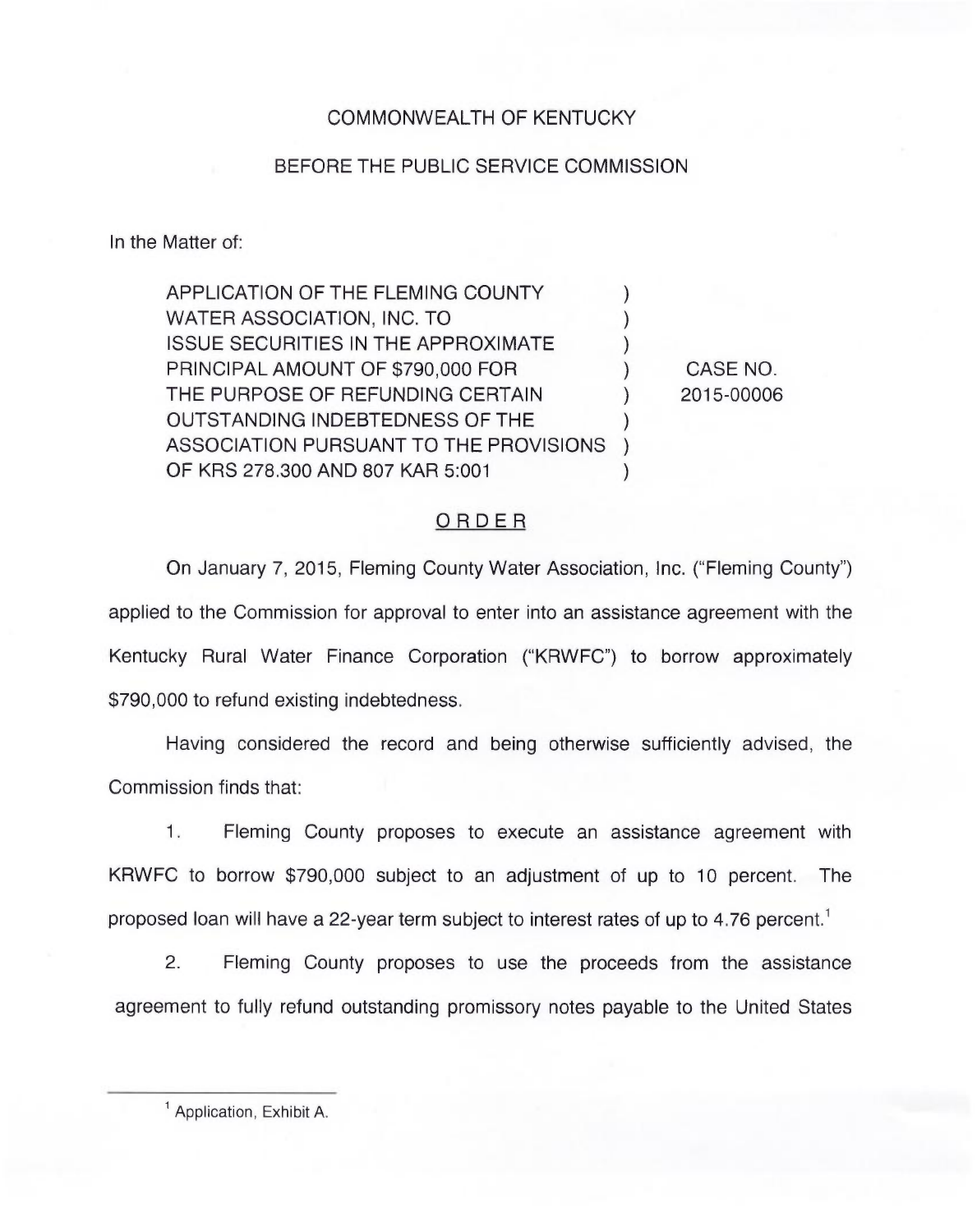Department of Agriculture Rural Development that are dated July 14, 1992, and April 23, 1997.

3. Fleming County estimates that its proposed refinancing will result in total gross savings and net present value savings of \$51,870 and \$29,951, respectively.<sup>3</sup>

Fleming County will expend \$820,744 to refund the outstanding bonds and  $\overline{4}$ . to pay bond issuance costs. $<sup>4</sup>$ </sup>

5. Fleming County's proposed loan is for a lawful object within its corporate purpose, is reasonably necessary and appropriate for and consistent with the proper performance of its service to the public, will not impair Fleming County's ability to perform that service, and is reasonably necessary and appropriate for such purpose.

IT IS THEREFORE ORDERED that:

 $1.$ Fleming County is authorized to enter into an agreement with KRWFC to borrow no more than \$869,000<sup>5</sup> for the purpose of refunding the outstanding indebtedness, but only under such terms and conditions that will produce both positive gross savings and net present value savings.

below.  $2$  The principal balance for each loan was provided in the Application at Exhibit D as summarized

| Loan Date      | Principal<br><b>Balance</b> |         | Identified in App.<br>At Exh. D as: |
|----------------|-----------------------------|---------|-------------------------------------|
| July 14, 1992  |                             | 349,276 | Series 1992                         |
| April 23, 1997 |                             | 423,020 | Series 1997                         |

 $3$  Application, Exhibit C. The utility identifies "gross savings" and "net present value savings" as "net future value benefit" and "net present value benefit", respectively.

<sup>4</sup> Application, Exhibit B. \$11,850 (Total Underwriter's Discount) + \$14,350 (Cost of Issuance) + \$793,252 (Deposit to Current Refunding Fund) + \$1,292 (Rounding) <sup>=</sup> \$820,744. The Sources of the Funds are \$790,000 (Par Amount of Bonds) <sup>+</sup> \$30,744 (Existing Debt Service Funds) <sup>=</sup> \$820,744.

 $5$  \$790,000 x 110% = \$869,000.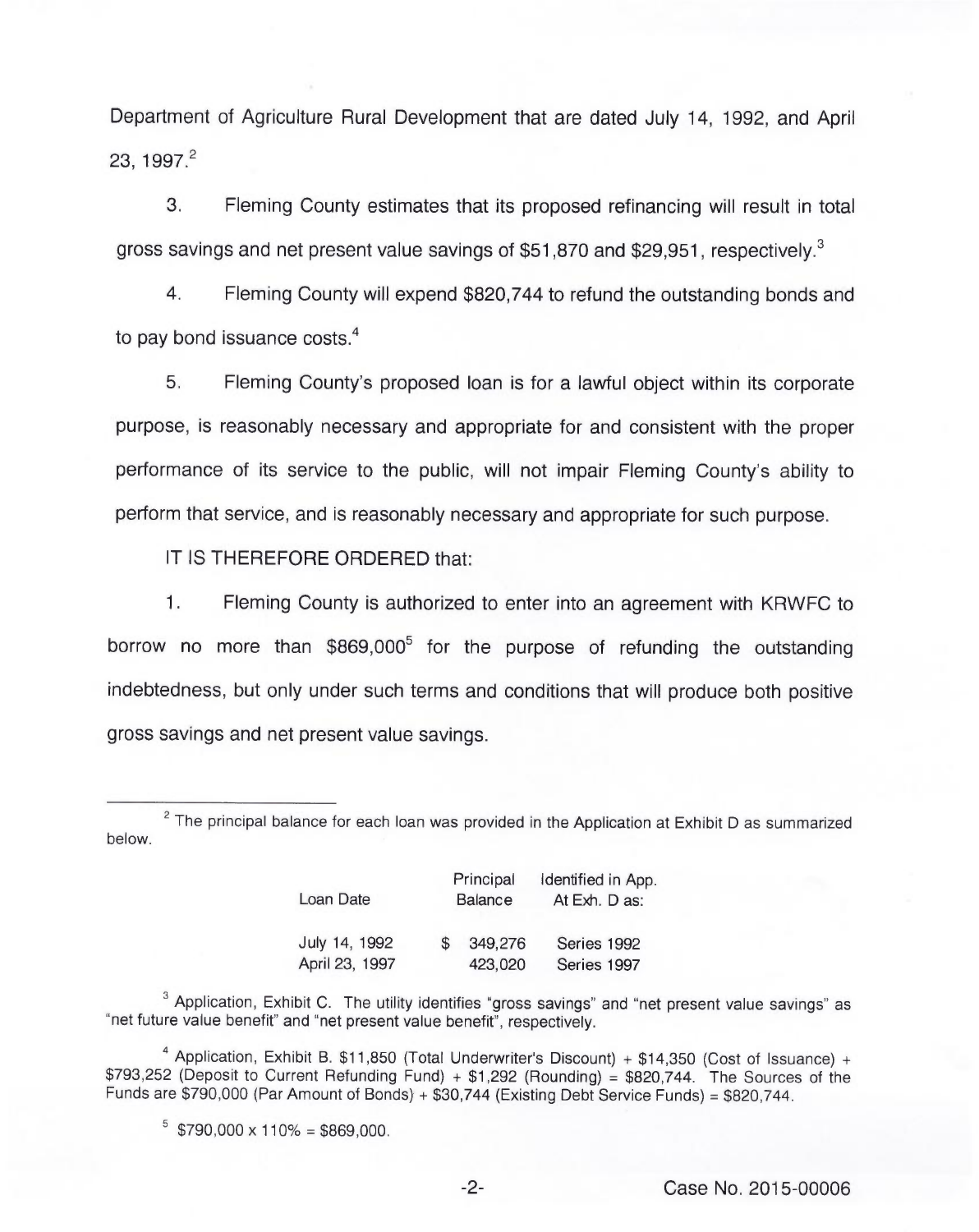2. If the actual terms and conditions of the agreement with KRWFC differ from those set forth in its application, Fleming County shall, within 30 days of executing the loan agreement, file with the Commission amortization schedules and work papers showing the actual gross savings and net present value savings that will result from the refinancing.

3. Within 30 days of executing the proposed agreement, Fleming County shall file a copy of the executed Assistance Agreement and any documents referenced in the executed Assistance Agreement that Fleming County has not previously filed with the Commission.

4. The proceeds from the Assistance Agreement shall be used only for the lawful purposes specified in Fleming County's application.

5. Any documents filed pursuant to ordering paragraphs 2 and 3 of this Order shall reference the number of this case and shall be retained in the utility's general correspondence file.

Nothing contained herein shall be construed as a finding of value for any purpose or as a warranty on the part of the Commonwealth of Kentucky or any agency thereof as to the securities authorized herein.

By the Commission

ENTERED JAN 22 20)5 KENTUCKY PUBLIC COMMISSION

**ATTEST:** Executive Director

Case No. 2015-00006